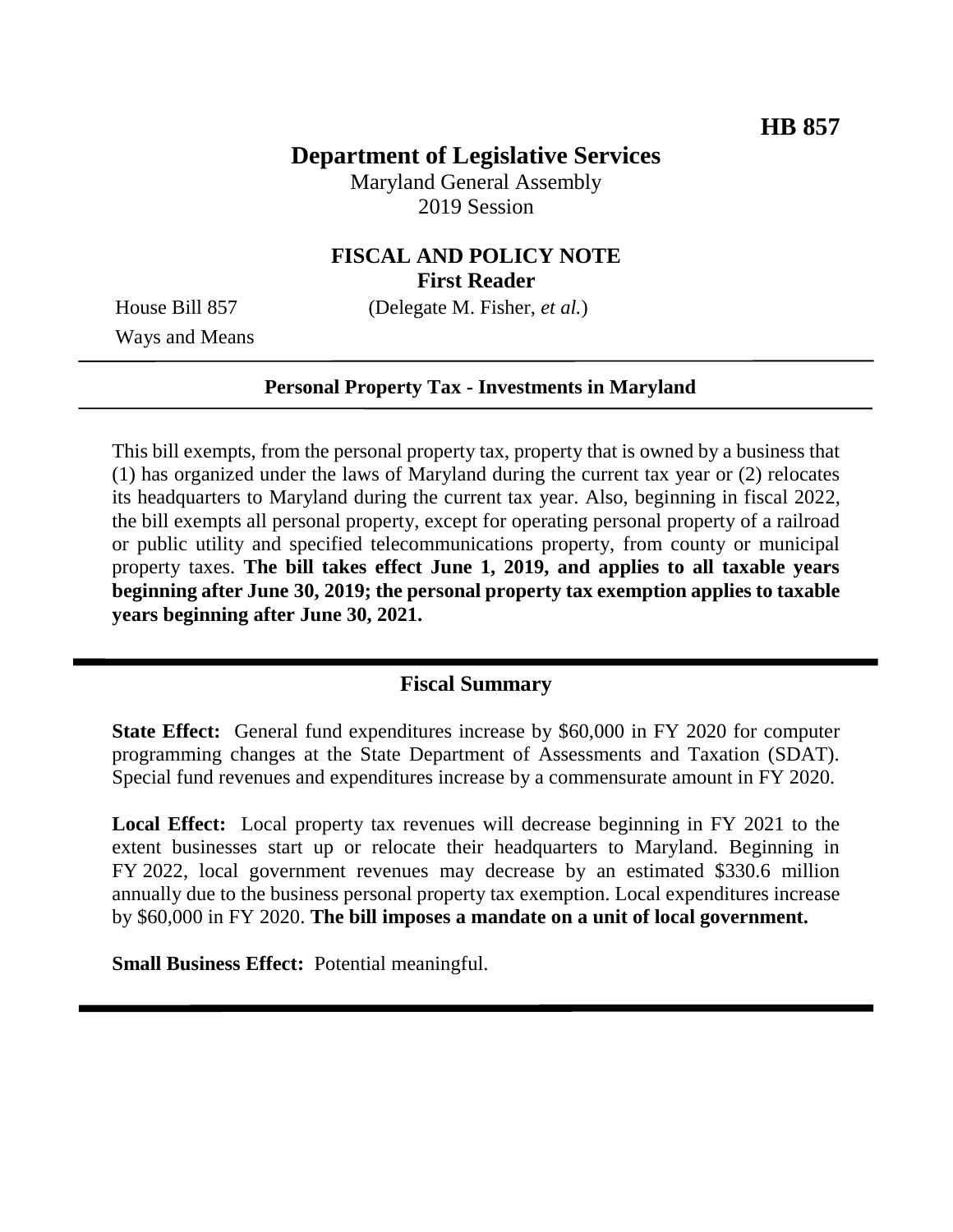## **Analysis**

**Bill Summary:** SDAT must identify provisions of the Annotated Code of Maryland or the Code of Public Local Laws that are rendered inaccurate or obsolete as a result of specified provisions of the bill and must submit a report to the General Assembly by December 1, 2019, on its findings with recommendations for any amendments to the Annotated Code of Maryland or the Code of Public Local Laws.

**Current Law:** County and municipal governments impose property taxes on business-owned personal property. **Appendix – Personal Property Taxation in Maryland** provides an overview on how personal property taxes are imposed and collected in Maryland. The Appendix also includes information on personal property tax rates and the assessable base amounts for fiscal 2019.

**State Fiscal Effect:** SDAT advises that the department does not have an inventory of specified telecommunications property as identified in the bill. As a result, the department will have to create a new subclass of business personal property in its database, which will require computer programming changes at an estimated cost of \$120,000 in fiscal 2020.

Under current law, the State and county governments share the cost for SDAT's assessment operations (both real property and personal property) as well as the department's information technology operations. Based on the estimated expenditures for computer programming, general fund expenditures would increase by \$60,000 in fiscal 2020. Special fund revenues and expenditures from county government reimbursements increase by a commensurate amount in fiscal 2020.

**Local Fiscal Effect:** The bill affects local personal property tax collections in two ways. First, the bill provides a one-year personal property tax exemption for businesses that either start up or relocate their headquarters to Maryland for the tax year in which the start-up or relocation occurs. Second, beginning in fiscal 2022, the bill provides a personal property tax exemption for all personal property, except for operating personal property of a railroad or a public utility, and property used to provide a cable television, data, or telecommunications service, including all fiber-optic and other cable wire systems, cellular telephone towers, and wireless appurtenances attached to or installed on cellular telephone towers.

## *One Time Start-up Exemption*

Local property tax revenues may decrease beginning in fiscal 2021 to the extent businesses start up or relocate in Maryland during a given year. The revenue loss depends on the number of qualifying businesses and the assessed value of personal property. The amount of any revenue decrease will also vary between jurisdictions as counties have different tax

HB 857/ Page 2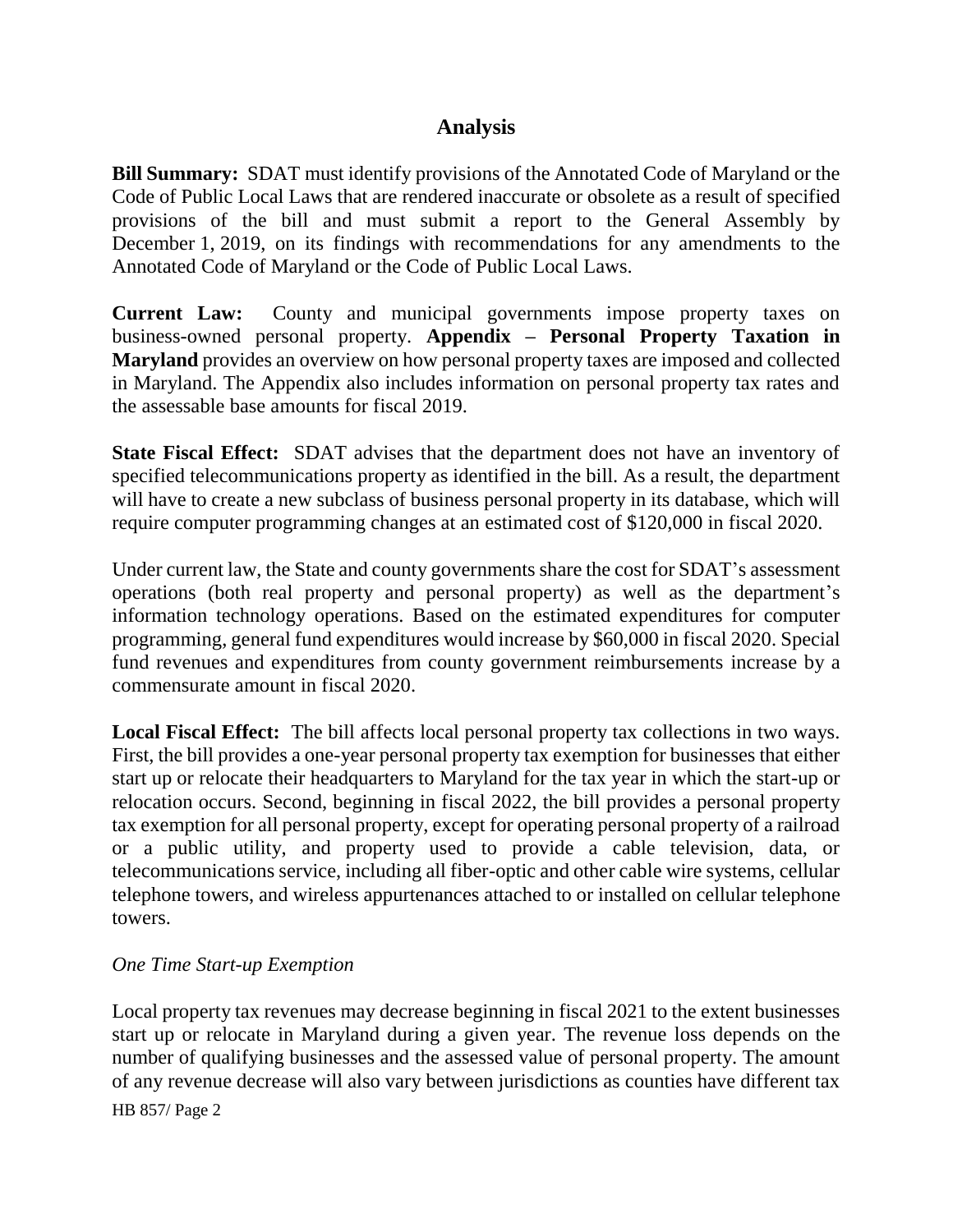rates and some counties do not tax personal property. To the extent a large company starts up or moves its headquarters, the effect could be significant in that year.

#### *Personal Property Tax Exemption*

Beginning in fiscal 2022, the bill exempts all personal property from local taxation, except for operating personal property of a railroad or public utility and specified telecommunications property. As a result, local personal property tax revenues will decrease by a significant amount beginning in fiscal 2022. SDAT estimates that the countywide business personal property assessable base will total approximately \$12.1 billion for fiscal 2020.

SDAT does not currently have data as to the amount of personal property owned by various telecommunications services referenced in the bill. As a point of reference, if specified telecommunications property comprises 15% of the county business personal property assessable base, and the business personal property tax base remains constant, county personal property tax revenues may decrease by approximately \$309.1 million beginning in fiscal 2022. Municipal property tax revenues will decrease by an estimated \$21.5 million.

To the extent the actual personal property assessable base, including the amount of telecommunications property within the assessable base, differs from the estimate, the effect of the property tax exemption will vary accordingly.

As noted, county governments are required to reimburse SDAT for 50% of the department's real and personal property assessment costs. Therefore, county expenditures increase by \$60,000 in fiscal 2020.

**Small Business Effect:** Beginning in fiscal 2022, small businesses will not be subject to local personal property taxes with regard to certain business personal property. As a point of reference, in fiscal 2018, there were 354,855 personal property tax reports filed with SDAT, of which 106,089 had assessed personal property. The average personal property assessment was \$104,416, resulting in an average tax amount of \$2,606.

## **Additional Information**

**Prior Introductions:** HB 380 of 2018 received an unfavorable report from the House Ways and Means Committee. HB 1367 of 2017, HB 572 of 2016, HB 161 of 2015, HB 1129 of 2014, HB 856 of 2013, and HB 1065 of 2012 received hearings in the House Ways and Means Committee, but no further action was taken on any of the bills.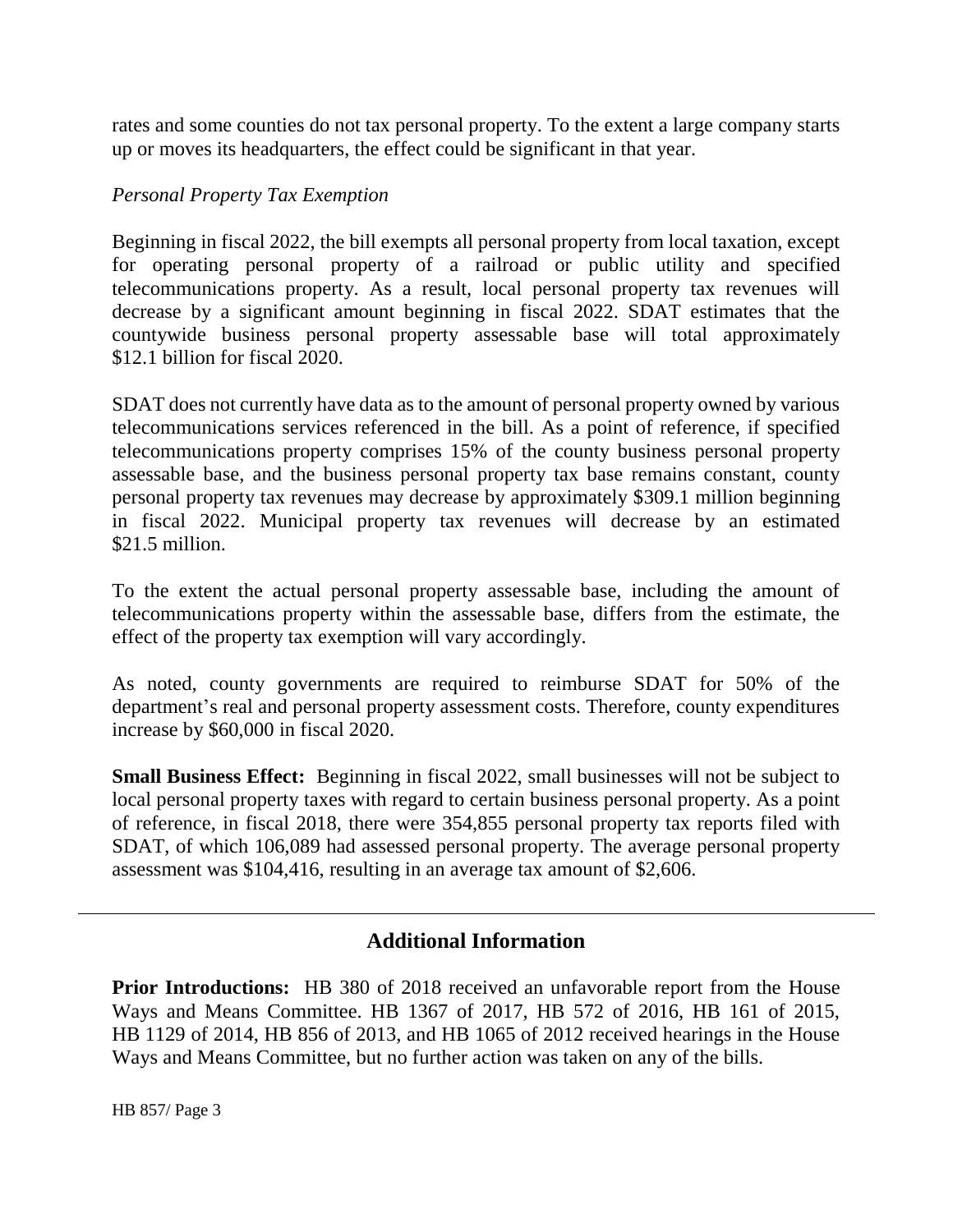**Cross File:** None.

**Information Source(s):** Maryland Association of Counties; Maryland Municipal League; State Department of Assessments and Taxation; Department of Legislative Services

Fiscal Note History: First Reader - February 22, 2019 mag/hlb

Analysis by: Michael Sanelli Direct Inquiries to:

(410) 946-5510 (301) 970-5510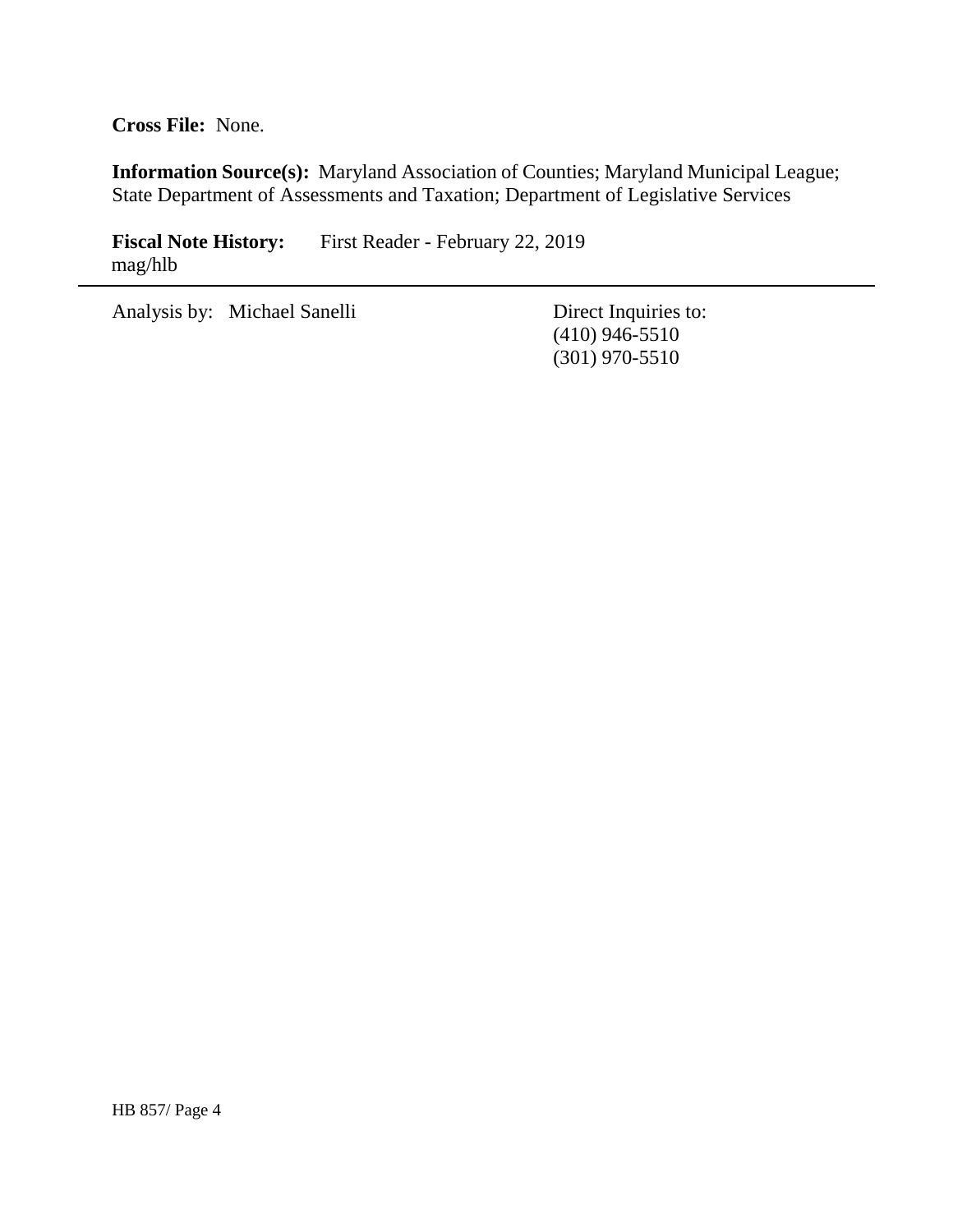# **Appendix – Personal Property Taxation in Maryland**

In Maryland, there is a tax on business-owned personal property that is imposed and collected by local governments. Personal property generally includes business property including furniture, fixtures, office and industrial equipment, machinery, tools, supplies, inventory, and any other property not classified as real property. To provide for uniform assessments, the State Department of Assessments and Taxation (SDAT) is responsible for assessing all personal property. Each county or municipal government is responsible for issuing the tax bills and collecting the tax. The tax year begins on July 1 and ends on June 30. The personal property tax has been a local tax exclusively since 1984 when the State tax rate on personal property was set at zero.

At the beginning of each calendar year SDAT notifies business entities on record that a personal property tax return must be filed by April 15. This tax return must include personal property located in Maryland as of January 1, the date of finality. The "date of finality" is the date used to determine ownership, location, value, and liability for tax purposes. Beginning in 2017, all tax returns will be filed electronically. An annual report fee is required to be paid to SDAT with the personal property tax return. The annual report fee is for the privilege of maintaining the legal entity's existence in the State. **Exhibit 1** identifies the amount of the report fee that each legal entity is required to pay.

| <b>Exhibit 1</b><br><b>Annual Reporting Fee Requirement</b> |          |                                     |                |  |
|-------------------------------------------------------------|----------|-------------------------------------|----------------|--|
| <b>Business Entity</b>                                      | Fee      | <b>Business Entity</b>              | Fee            |  |
| <b>Stock Corp</b>                                           | \$300    | <b>Domestic Statutory Trust</b>     | \$300          |  |
| NonStock Corp                                               | $\theta$ | <b>Foreign Statutory Trust</b>      | 300            |  |
| Foreign Insurance Corp                                      | 300      | <b>Real Estate Investment Trust</b> | 300            |  |
| Foreign Interstate Corp                                     | $\Omega$ | <b>Certified Family Farm</b>        | 100            |  |
| <b>Limited Liability Company</b>                            | 300      | Sole Proprietorship                 | $\overline{0}$ |  |
| <b>Limited Liability Partnership</b>                        | 300      | <b>General Partnership</b>          | $\theta$       |  |
| <b>Limited Partnership</b>                                  | 300      | <b>Amended Return</b>               |                |  |

HB 857/ Page 5 Personal property, except inventory, is assessed based on the original cost less an annual depreciation allowance. The depreciation rate is determined based on the category of property. Seven rate categories (A through G) each pertain to different types of personal property. Except for data processing equipment and canned software, property may not be depreciated below 25%. For example, an item that was purchased for \$400 would be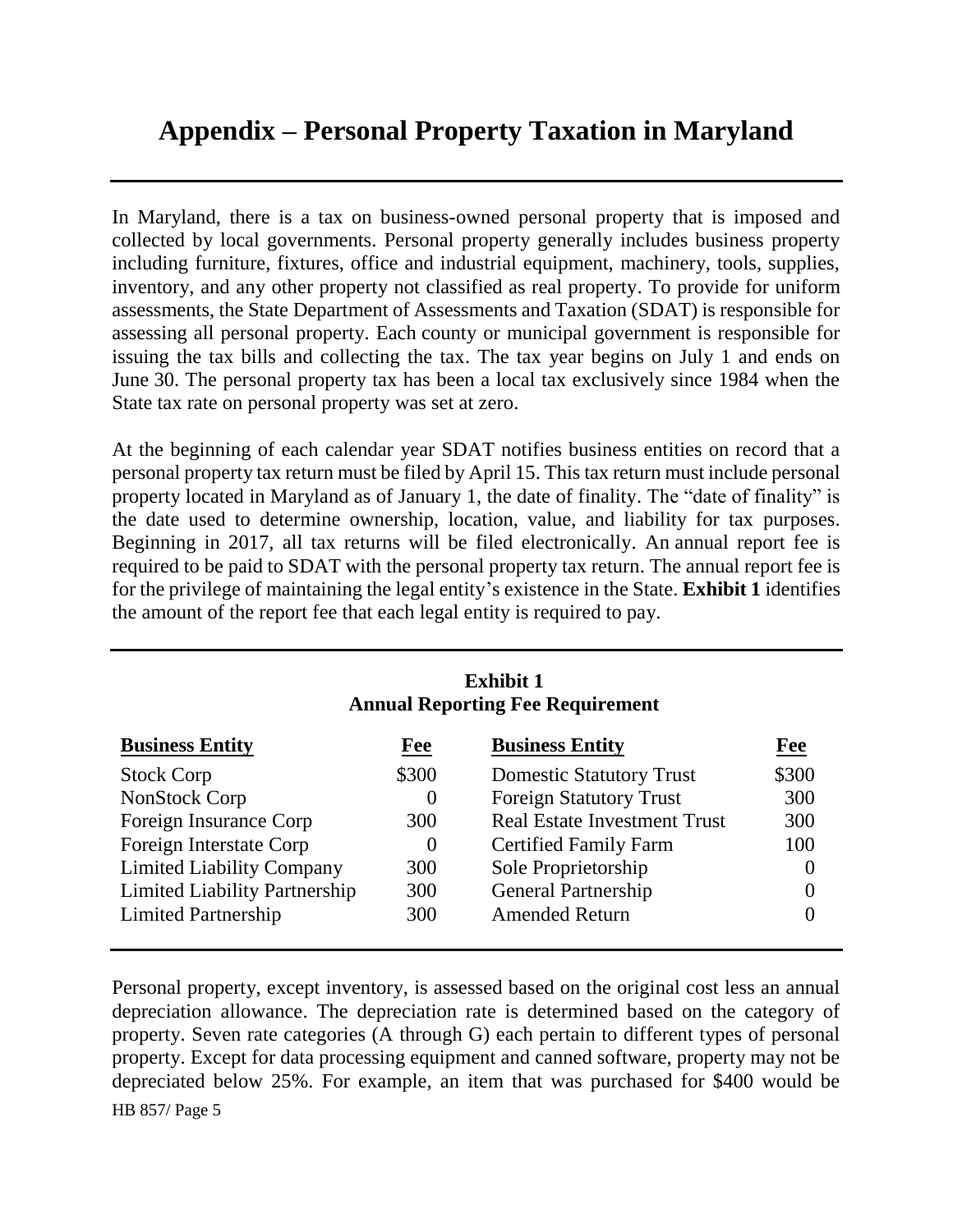reduced by the depreciation factor each year until it reaches a minimum value of \$100. Inventory is valued at its fair average value using the cost or market value, whichever is lower.

Certain personal property is exempt by statute or local law. Exemptions generally fall into two categories: those mandated by State law and those that are optional to local governments. There are certain organizations or groups whose personal property is exempt throughout the State. These organizations include religious groups, governmental entities, nonprofit hospitals, cemetery and mausoleum companies, and certain other groups that meet specified strict use criteria. In addition, State law requires that certain types of personal property be fully exempt throughout the State. These include aircraft, farming implements, residential (nonbusiness) property, most registered vehicles, boats not more than 100 feet in length, hand tools of mechanics or artisans, and intangible personal property (*e.g*., stocks, bonds, patents, goodwill, trademarks, etc.).

State law authorizes local governments to exempt certain types of business personal property. The county or municipality where the property is located may authorize a full or partial exemption. The most significant categories that may be exempt from the personal property tax are commercial inventory, manufacturing and research and development inventory, and manufacturing and research and development machinery. Most counties offer exemptions for 100% of all three of these categories, but tax other types of business personal property. In addition, six counties (Dorchester, Frederick, Garrett, Kent, Queen Anne's, and Talbot) have elected to exempt all business personal property from county taxation. Garrett County does not tax business personal property, however the county does tax property of non-utility generators at the county personal property tax rate.

Chapter 102 of 2018 provides an exemption from personal property valuation and taxation if the total original cost of the personal property was less than \$2,500.

## *Personal Property Tax Rates and Assessable Base Amounts*

As shown in **Exhibit 2**, the statewide assessable base for business personal property totals \$11.5 billion in fiscal 2019. Among counties that impose the business personal property tax, the assessable base ranges from a high of \$1.9 billion in Montgomery County to a low of \$58.0 million in Caroline County. On a per capita basis, business personal property ranges from \$1,323 in Charles County to \$3,714 in Worcester County. Tax rates on business personal property range from \$2.0875 in Worcester County to \$5.62 in Baltimore City.